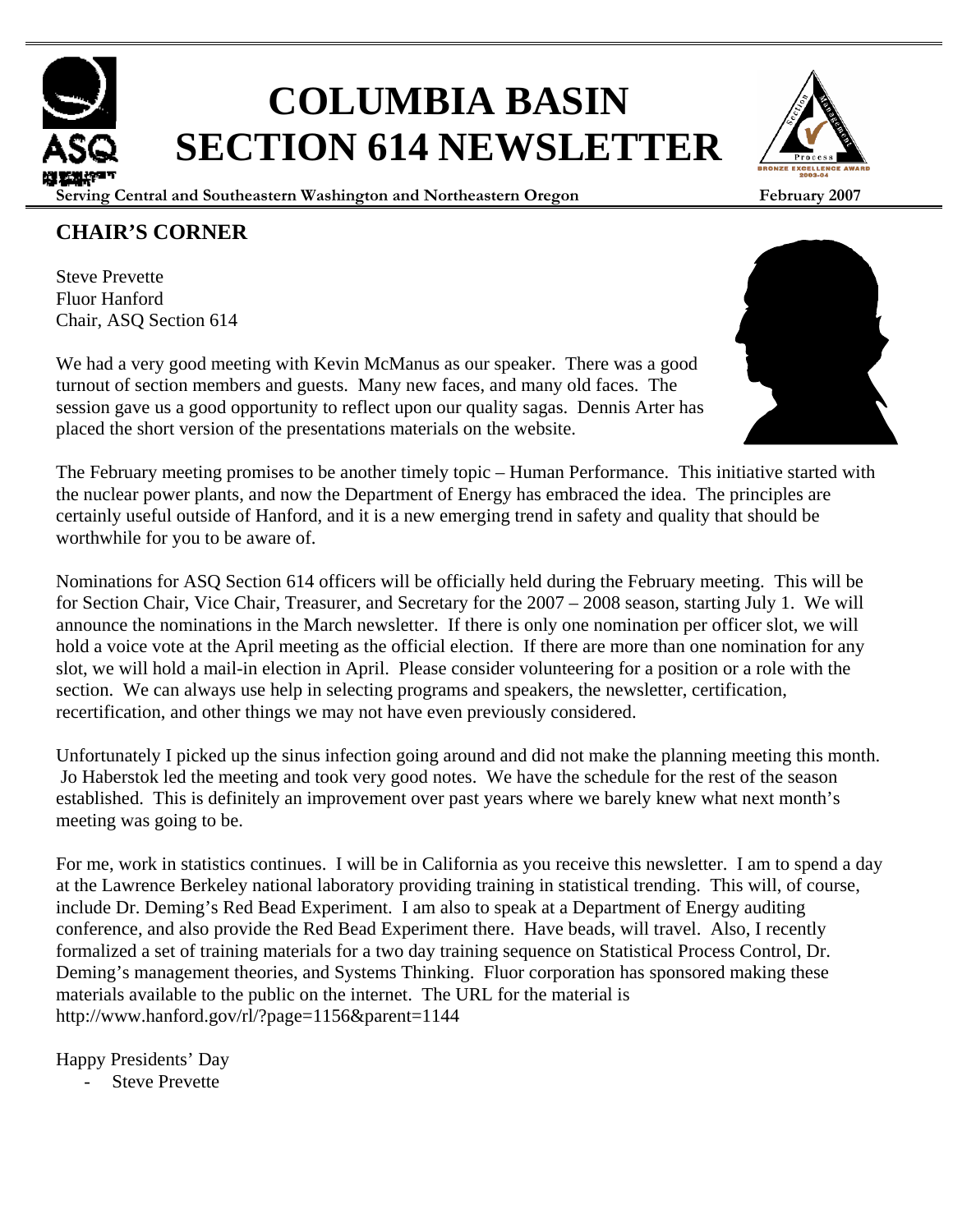# **VICE CHAIR'S DESK – FEBRUARY 2007**

Jo Haberstok Fluor Hanford Vice Chair, ASQ Section 614



Last month I said I would try to keep my column fairly short, but I didn't. No promises this time either.

First, I want to thank Steve for his message this month and for that nice silhouette he included of Dennis Arter … or was that Jerry Brong? (Okay, I know it wasn't really either of them, but I figured they and others might enjoy a little humor here in the cold of winter.) I figure some of us also might have gotten a chuckle from that comment of Steve's about the last dinner meeting including many "old" faces. Then again, I kind of like this quote I recently came upon (author unknown): "Do not regret growing older. It is a privilege denied to many."

Here's some more "old" stuff, as in old business: As a result of our donations to and bidding on items at December's Silent Auction, our ASQ section made a donation of \$120 to the Boys & Girls Clubs of Benton-Franklin Counties. I recently had an opportunity to visit their main facility in Pasco and to talk with their Vice President of Programs. If you are not familiar with their mission and programs, I hope you will be able to join us in March for our Site Visit. You may be surprised to learn about the many Club locations and the variety of activities they offer for local youth.

Now on to the subject of our upcoming section elections. This is a great opportunity for each of you to consider taking a more active role to help ensure the continued success of our section. Those of us currently serving as officers would be happy to discuss the responsibilities and time commitments needed in these roles. Please contact us if you would like to know more about a specific office. If you don't feel you can make the commitment to serve in an "officer" role, then how about being a team lead or assisting with one of our many teams? I am a big believer in not biting off too big a piece of the pie. (Okay, so if we're talking about a chocolate cream or peanut butter pie I might be observed with more than just one slice, but we're really talking about a different kind of pie here.) If you have an interest in planning programs, for example, or professional development, or publicity, there are a number of activities that need to be done in each of these areas – they can be broken into manageable pieces that can then be done by three of four members. It would be great if we could get some additional volunteers for the coming year. As Martin Luther King said: "Life's most persistent and urgent question is, 'What are you doing for others?'"

And finally ... Valentine's Day is February 14<sup>th</sup>. If you're looking for ideas for a Valentine card ... or poem … or gift … or maybe you'd just like to learn more about the history behind celebrating Valentine's Day … you might enjoy the St Valentines Day web site at http://www.stvalentinesday.org/valentines-day.html. Happy Valentine's Day!

Cheers!

Jo Haberstok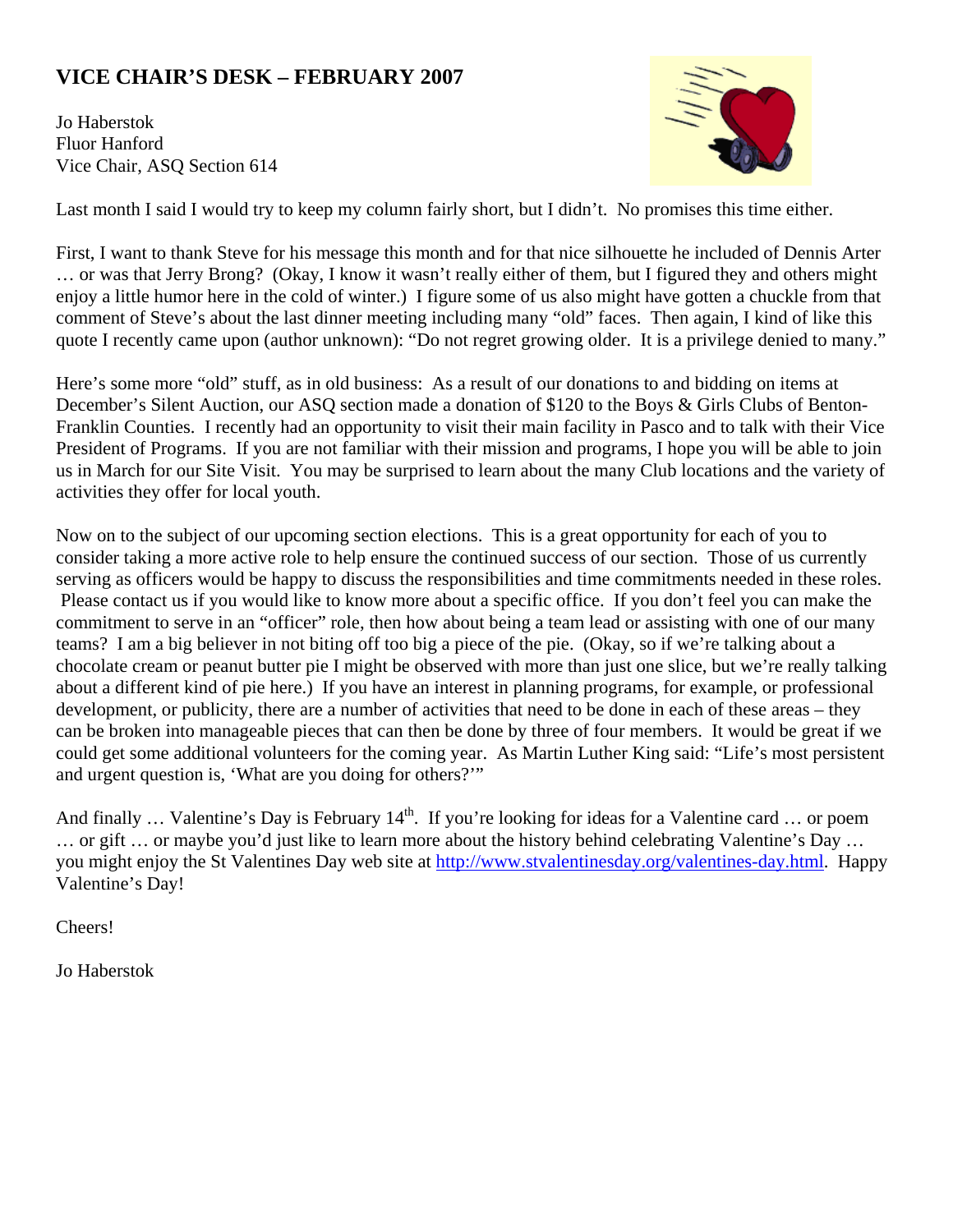## **WORLD CONFERENCE ON QUALITY AND IMPROVEMENT** - *"Fueling Innovation Through People and Quality."*

**WHERE:** Orlando, Florida **WHEN:** April 30-May 2, 2007

### **SAVE UP TO \$120 ON REGISTRATION THROUGH MARCH 16, 2007!**

### **REGISTER TODAY AND SAVE!**

Innovations have changed the way we do business and the way we live our lives. Innovation can improve life and is synonymous with inspiration, growth or change. In large part, it may be responsible for an organizations' ability to maintain a sustainable, competitive advantage.

Discover how you, today's quality professional, will fuel innovation in business, society, and your communities. Explore innovation and how it relates to change management, virtual societies, social responsibility, systems thinking, and customer value with experts from the U.S. and abroad, from a variety of industries and backgrounds.

### **CONFERENCE HIGHLIGHTS:**

- **Sessions:** Discover new and innovative quality techniques, emerging areas and topics related to quality.
- **Certification:** 14 on-site exams will be offered prior to the conference. Take this opportunity to become a certified quality professional in time to join your peers at the conference.
- **Keynote Presentations:** Three speakers share their expertise on innovation, the future, and more.
- **International Team Excellence Competition:** This unique competition features successful business improvement teams from various industries around the world.

### **DATES TO REMEMBER:**

- **Early-Bird Registration Deadline:** March 16, 2007
- **Certification Application Deadline:** March 16, 2007
- **Room Reservation Deadline:** April 6, 2007

For more information, visit the **World Conference Web Site** at http://wcqi.asq.org/

### **BUSINESS TIP OF THE WEEK** - Susan M. Heathfield

### **Play Well With Others: Develop Effective Work Relationships**

"You can submarine your career and work relationships by the actions you take and the behaviors you exhibit at work. No matter your education, your experience, or your title, if you can't play well with others, you will never accomplish your work mission. Effective work relationships form the cornerstone for success and satisfaction with your job and your career. How important are effective work relationships? Effective work relationships form the basis for promotion, pay increases, goal accomplishment, and job satisfaction."

Read Susan's entire article at http://humanresources.about.com/od/workrelationships/a/play\_well.htm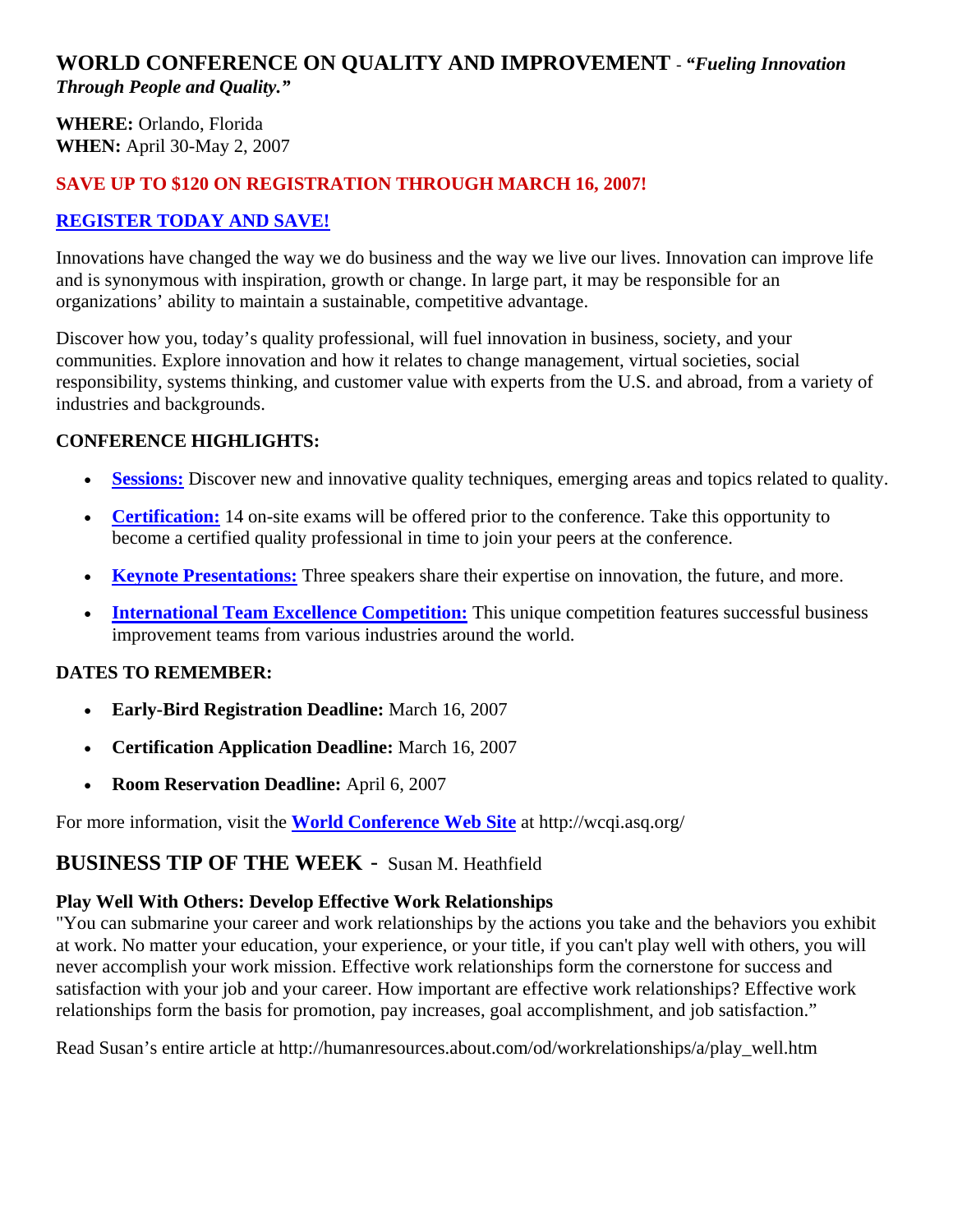

# **February 6, 2007 Meeting American Society for Quality Columbia Basin Section 614**



**Tuesday, February 6, 2007** 

**LOCATION: Shilo Inn**  50 Comstock Richland Washington

**5:30 p.m.** - Check in/Networking and no-host cocktail service **6:00 p.m.** – Dinner **7:00 p.m**. - Presentation

#### **DINNER BUFFET:**

The Chef and crew at O'Callahan's Restaurant always provide a great – and varied – buffet dinner for us at the Shilo Inn. This usually includes two entrée choices, plus accompanying vegetable, a number of tasty salads, and a vegetable and/or fruit tray.

Your choice of coffee, tea or decaf is included with dinner.

And don't forget to save some room for dessert!

#### **Cost:**

\$ 17 ASQ members \$ 20 non-members \$ 5 presentation only

Reservations are requested by February 1. Send an email to prevette@owt.com with your name, phone number, company affiliation, and type of reservation, or call Steve at 373-9371.

NOTE: All no shows will be billed unless canceled 48 hours in advance. For more information about ASQ, our section, and other upcoming events, be sure to check our web site at www.asq614.org/.

"We cannot change the human condition, but we can change the conditions under which humans work."

- James Reason



# **"Event Prevention and Human Error" RICHARD HIGGINS CH2M HILL Hanford, Inc.**

Humans make errors, and sometimes those errors result in unacceptable consequences. Many companies simply blame (and often even go so far as to terminate) the person(s) who made the error that directly resulted in the negative event.

Over the past decade researchers into human factors have been increasingly concerned with developing the appropriate tools for managing unsafe acts.

There are two approaches that may be used when dealing with issues of human fallibility. The "person" approach focuses on the errors of individuals, blaming them for forgetfulness, inattention, malicious compliance, etc. The "system" approach concentrates on the conditions under which individuals work and attempts to improve/ change those conditions in order to avoid further errors or mitigate their effects. Supporters of the system approach strive for a comprehensive management program aimed at several different targets: the person, the team, the task, the workplace, and the institution as a whole.

High reliability organizations – systems operating in hazardous conditions that have fewer than their fair share of adverse events - are prime examples of the system approach. They recognize that human variability is a force to harness in averting errors, but they work hard to focus that variability. They anticipate the worst and then equip themselves to deal with it at all levels of the organization. Such organizations are not immune to adverse events, but they have learned to view occasional setbacks as opportunities to enhance the resilience of the system.

Join us February 6 to hear Rich Higgins share several well-publicized events and the underlying organizational weaknesses that combined to cause them. Based on work done by James Reason, Sidney Decker, Alan Hobbs and the Institute for Nuclear Power Operations, this presentation will discuss the importance of designing error-tolerant processes and blaming systems rather than people when things go wrong.

#### *About the Presenter:*

*Following a successful career in the Navy's nuclear propulsion program, Rich Higgins has been a senior manager for over 15 years with several major contractors involved in Department of Energy work at Rocky Flats in Colorado, at the Mound plant in Ohio, and now at Hanford. Rich is currently CH2M HILL Hanford's Director of Assessments and Corrective Action at the Hanford tank farms. He currently serves as the secretary and newsletter editor for ASQ Section 614.*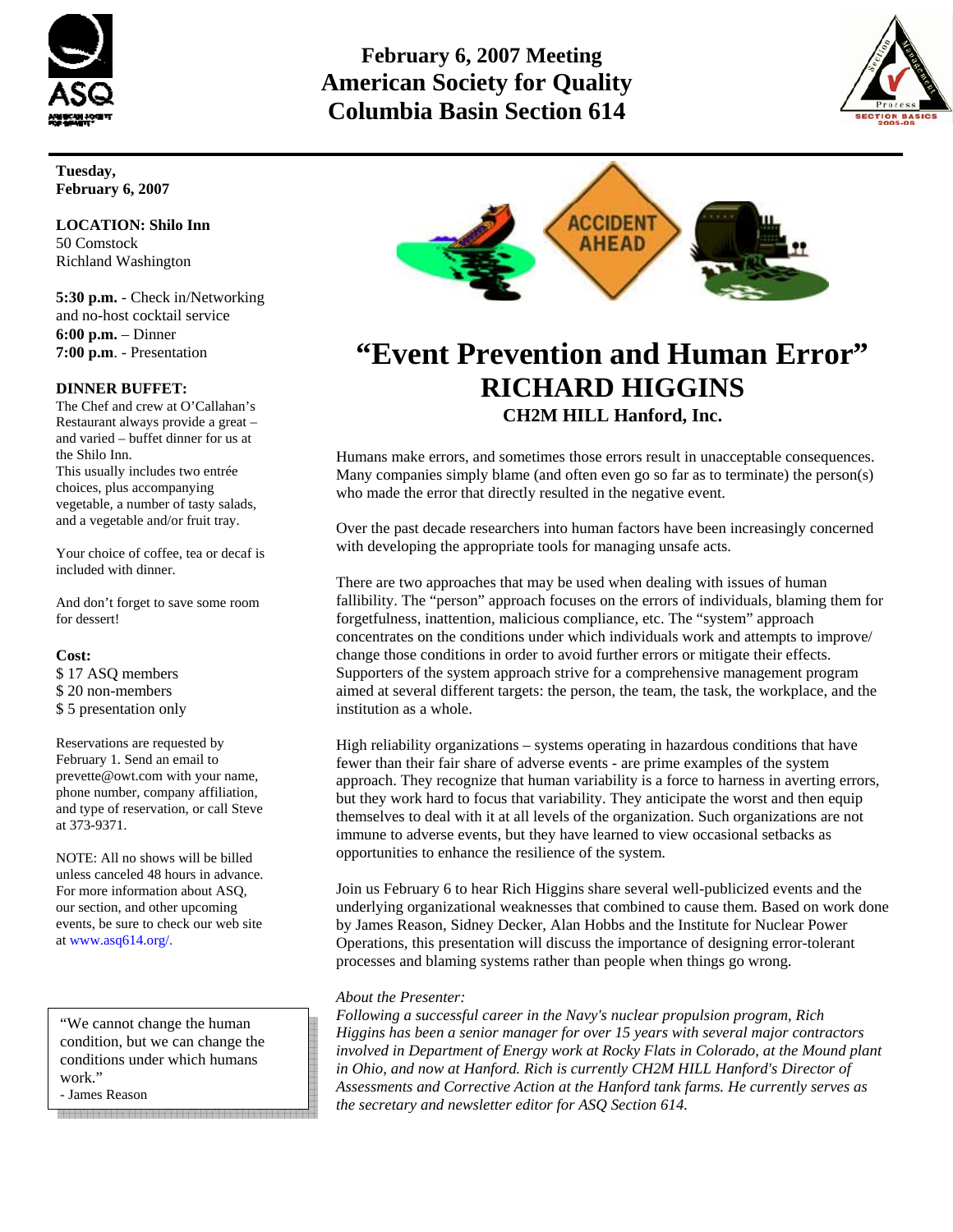# **ASQ SECTION 614 UPCOMING MEETINGS 2006 – 2007**

| Date                     | <b>Speaker</b>                                                                 | <b>Topic</b>                                                                                                                        |  |
|--------------------------|--------------------------------------------------------------------------------|-------------------------------------------------------------------------------------------------------------------------------------|--|
| Tuesday,                 | <b>Rich Higgins</b>                                                            | "Event Prevention and Human Error"                                                                                                  |  |
| February 6, 2007         | (CH2M HILL Hanford)                                                            |                                                                                                                                     |  |
| Tuesday,                 | <b>SITE VISIT</b>                                                              | "Setting a Quality Example and Providing a Guiding Hand for<br>Local Youth"<br>Light Dinner followed by a presentation and tour     |  |
| March 6, 2007            | <b>Boys &amp; Girls Clubs of</b><br><b>Benton-Franklin Counties</b><br>(Pasco) |                                                                                                                                     |  |
| Tuesday<br>April 3, 2007 | <b>Dennis Cresswell</b><br>Tri-City Citizen and Entertainer                    | TBD - "Quality and Customer Satisfaction: The Story of the<br>Citizen Newspapers"                                                   |  |
| Thursday                 | <b>Sheila Horn</b>                                                             | "Quality Focus = Quality Results"<br>A Formula for Continuous Improvement & Success at<br>Schweitzer Engineering Laboratories, Inc. |  |
| May 10, 2007             | (Schweitzer Engineering<br>Laboratory)                                         |                                                                                                                                     |  |
| Tuesday                  | <b>Dennis Arter</b>                                                            | "Process Approach to Auditing"                                                                                                      |  |
| June 5, 2007             | (The Audit Guy)                                                                |                                                                                                                                     |  |

If your company is interested in hosting a Site Visit or if you know someone who would be a good speaker for an upcoming section meeting (either this year or next year), please let us know.

If you would like to help with next year's programs, please let us know – we are always more than willing to put volunteers to work!!

Contact: Jo Haberstok, Programs Chair (376-9685)

# **SEATTLE SECTION DINNER MEETING THURSDAY FEBRUARY 8, 2007 - 5:30 PM** *Title: "***Quality Award Systems - Panel Discussion***"*

For reservations, please contact reservations@asq-seattle.org or call Deborah Hopen at 253-952-7757.

### **Deadline for Registration: tbd**

Eastside Dinner Meeting 5:30 P.M. - 6:30 P.M. Dinner 6:30 P.M. - 6:45 P.M. News and updates 6:45 P.M. - 8:00 P.M. Presentation *Speaker: 4 Areas ASQ Members Cost:* \$20 for dinner, Presentation is Free *Location: Master Builders Association, Bellevue*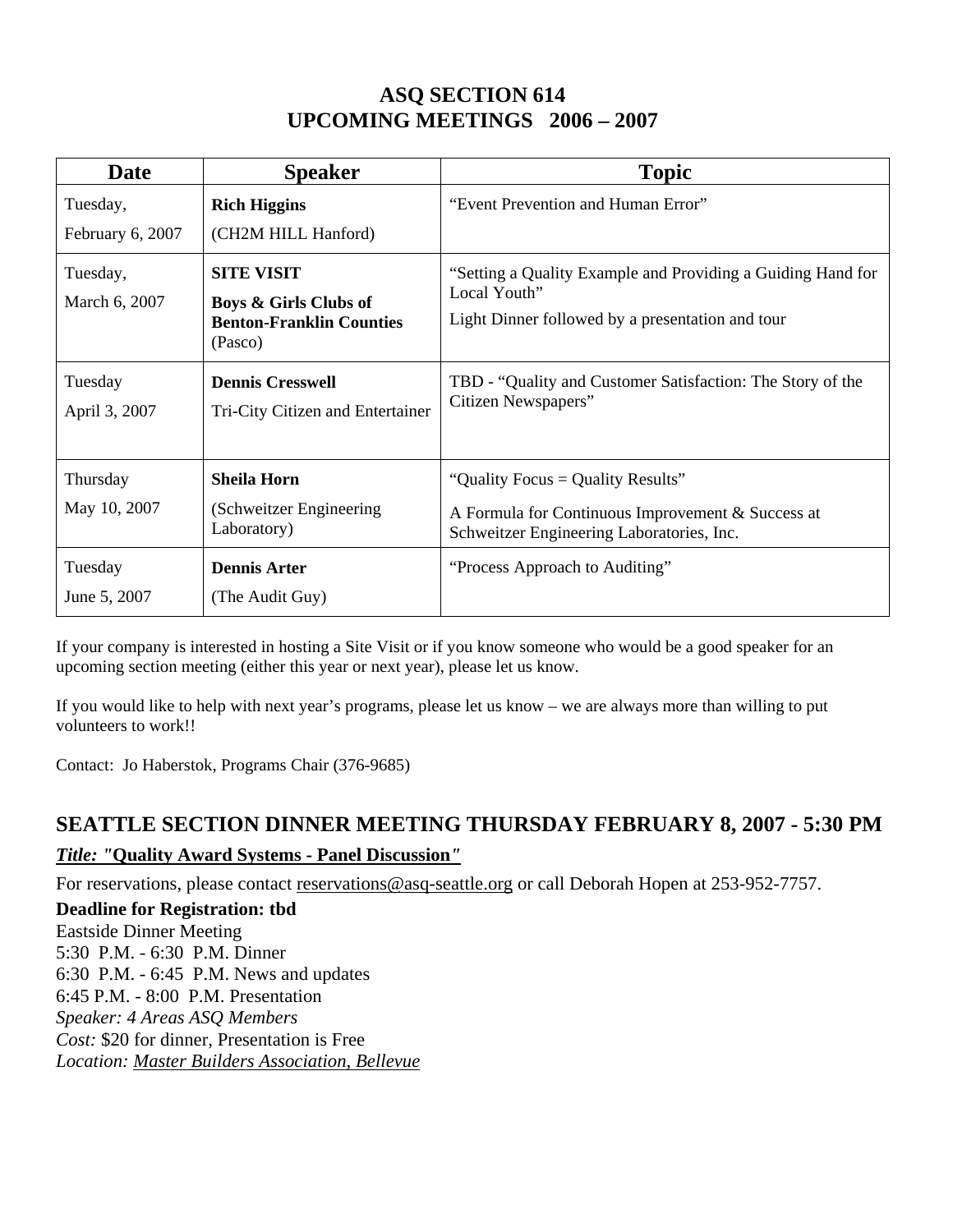# **ACCIDENT INVESTIGATION AND ROOT CAUSE ANALYSIS COURSE OFFERED**

**Course Description:** This 50-hour course is designed to provide safety professionals and general business professionals with the systematic process needed to conduct an accident investigation, collect and process information, analyze facts using system analysis tools, develop findings and produce an accident investigation report to drive improvement actions.

**Location:** Hanford Training Center/Richland **Course Instructor:** John D. Cornelison (home phone: 509-375-1936; cell phone: 509-551-1055) Email: Cornelison\_john@hotmail.com

**Cost:** Cost is \$550 per attendee which covers the cost of a notebook with presentation slides for note taking and a basic set of Technical Tool documents. Also included is software which contains AI PRO TOOLS.

*John Cornelison holds a Masters in Industrial Safety from the University of Idaho. He has 40-plus years experience in the fields of Safety, Health and Environment. He is a past President of the Wyoming Chapter of ASSE and currently a member of the LCB ASSE Chapter Executive Committee. Work experience includes 20-plus years in private industry, both US and foreign. He has 20-plus years at DOE facilities such as the NTS, INEL, NPR, SPRO, and Hanford. He conducted two-week MORT Accident/Incident Investigation courses at INEL, and certifies accident investigators. While supporting the Anchorage Alaska Chapter of ASSE, John developed and taught Accident Investigation Courses (4 credits) at the University of Alaska at Anchorag.* 

Sessions are scheduled to start on February 16, 2007; March 2, 2007; and March 16, 2007 and will be held every other Friday from 7 am to 5 pm for five sessions. (Note: These are "Fridays off" for many Hanford workers.) Depending on enrollment, the course date with eight or more registrations will be taught first. Please contact the instructor to find out about course openings and how to register. Additional sessions will be held in the fall of 2007

**City University Credit (optional at added charge):** For those desiring university credits, the instructor will provide forms at the first class. Attendees will need to send completed forms and credit fees to City University, and will be required to complete homework and pass an exam for university credits. (5 Undergraduate credits @ \$39 per credit or 3 Graduate credits @ \$49 per credit)

### **SECTION 614 CONTACT INFORMATION Please visit the Section 614 web site at www.asq614.org.**



## **CAREER CONNECTIONS**

To be considered for posting in the newsletter, announcements must be submitted by an ASQ member and be of potential service to other members. Announcements may include job postings, training opportunities, or requests for assistance. Due to space limitations, please keep them brief.

| <b>Section Chair and</b>     | <b>Steve Prevette</b> | Audit                         | Dave Sandoz       |
|------------------------------|-----------------------|-------------------------------|-------------------|
| <b>Publicity</b>             |                       |                               |                   |
| <b>Vice Chair and</b>        | Jo Haberstok          | Division Liaison,             | Dennis Arter      |
| <b>Programs</b>              |                       | Web Team Lead,                |                   |
| <b>Secretary</b>             | <b>Howard Rew</b>     | <b>Section Historian, and</b> |                   |
|                              |                       | <b>Examining</b>              |                   |
| <b>Newsletter Editor and</b> | Rich Higgins          | Certification/                | <b>Howard Rew</b> |
| <b>Treasurer</b>             |                       | <b>Recertification</b>        |                   |

### **2006-2007 Section 614 Leadership Team**

You can find out more about Section 614, including contact information for Leadership Team members, on our website at www.asq614.org.

If you are interested in helping with any of the Section teams, please contact the team lead or an officer. We are always looking for willing volunteers!